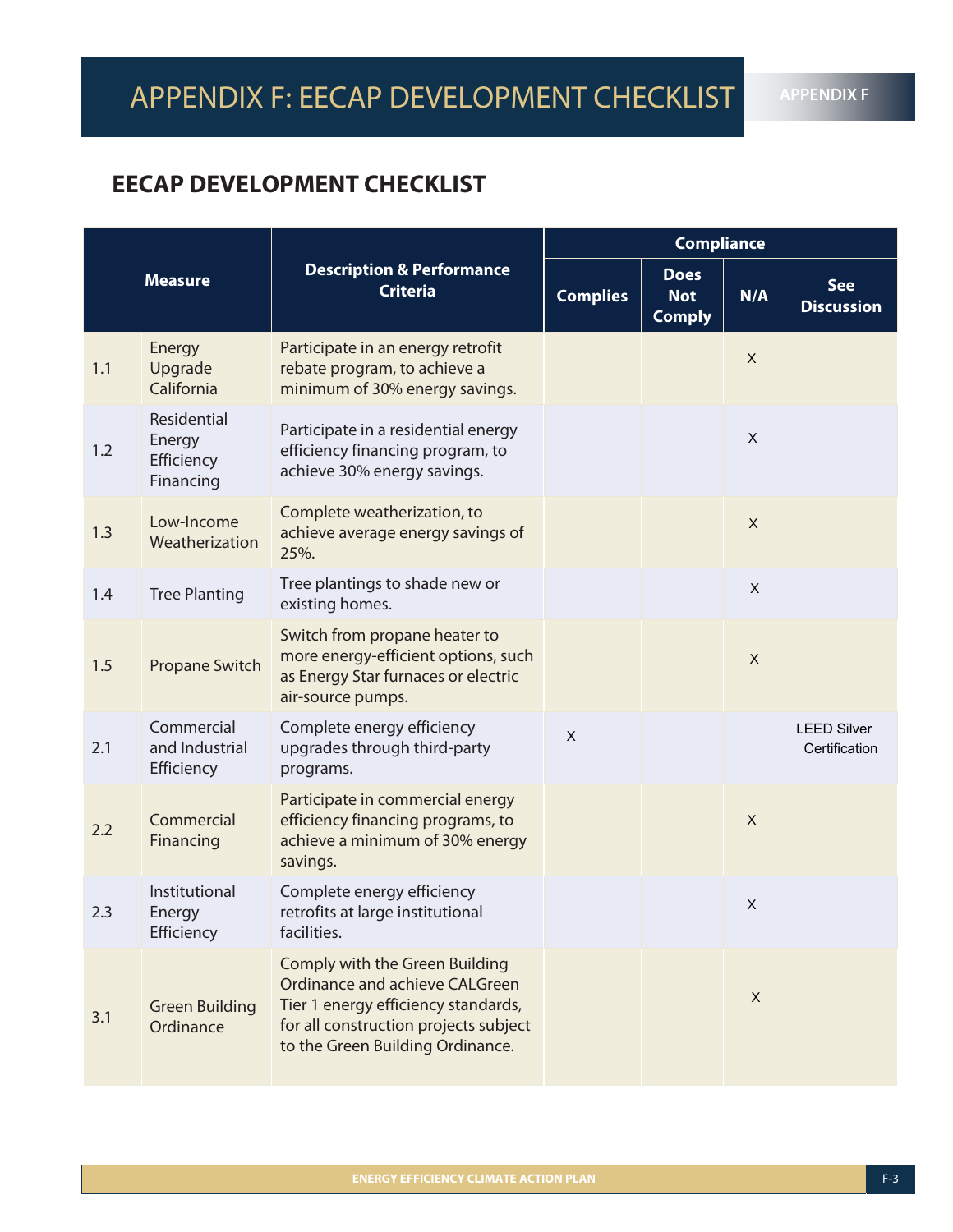#### **APPENDIX F**

### APPENDIX F: EECAP DEVELOPMENT CHECKLIST

| <b>Measure</b> |                                                    | <b>Description &amp; Performance</b><br><b>Criteria</b>                                                                                                                                               | <b>Compliance</b> |                                            |              |                                     |
|----------------|----------------------------------------------------|-------------------------------------------------------------------------------------------------------------------------------------------------------------------------------------------------------|-------------------|--------------------------------------------|--------------|-------------------------------------|
|                |                                                    |                                                                                                                                                                                                       | <b>Complies</b>   | <b>Does</b><br><b>Not</b><br><b>Comply</b> | N/A          | <b>See</b><br><b>Discussion</b>     |
| 3.2            | <b>Green Building</b><br>Incentives                | Comply with the Green Building<br>Ordinance and achieve CALGreen<br>Tier 1 energy efficiency standards,<br>regardless of applicability of the<br>Green Building Ordinance.                            | X                 |                                            |              | <b>LEED Silver</b><br>Certification |
| 3.3            | <b>Urban Heat</b><br>Island                        | Install shading, "cool" surfaces<br>design, and/or open-grid paving to<br>reduce hardscape through<br>strategies such as interlocking<br>concrete pavement, stones, or<br>blocks.                     |                   |                                            | X            |                                     |
| 3.6            | Regional<br>Energy<br>Efficiency<br><b>Efforts</b> | Procure and install energy-efficient<br>equipment, through programs such<br>as bulk-purchasing, to achieve a<br>minimum of 8% energy savings.                                                         |                   |                                            | $\mathsf{X}$ |                                     |
| 4.1            | Solar PV<br><b>Incentives</b>                      | Install a solar photovoltaic system,<br>using private resources and/or local<br>or state incentives, including<br>County incentives, and state<br>rebates through the California Solar<br>Initiative. |                   |                                            | $\mathsf{X}$ |                                     |
| 4.2            | Solar Water<br>Heater<br>Incentives                | Install solar water heaters, using<br>private resources and/or local or<br>state incentives, including County<br>incentives and state rebates<br>through the California Solar<br>Initiative.          |                   |                                            | $\mathsf X$  |                                     |
| 4.3            | <b>Pre-Wired Solar</b><br><b>Homes</b>             | Pre-wire and pre-plumb for solar<br>thermal or PV systems.                                                                                                                                            |                   |                                            | X            |                                     |
| 4.4            | Pilot Solar<br>Program                             | Install a solar photovoltaic system<br>through a development project<br>program.                                                                                                                      |                   |                                            | $\mathsf{X}$ |                                     |
| 4.5            | Renewable<br>Financing                             | Install a solar photovoltaic system<br>or solar water heater using<br>financing programs such as power<br>purchase agreements or Property<br>Assessed Clean Energy.                                   |                   |                                            | $\mathsf{X}$ |                                     |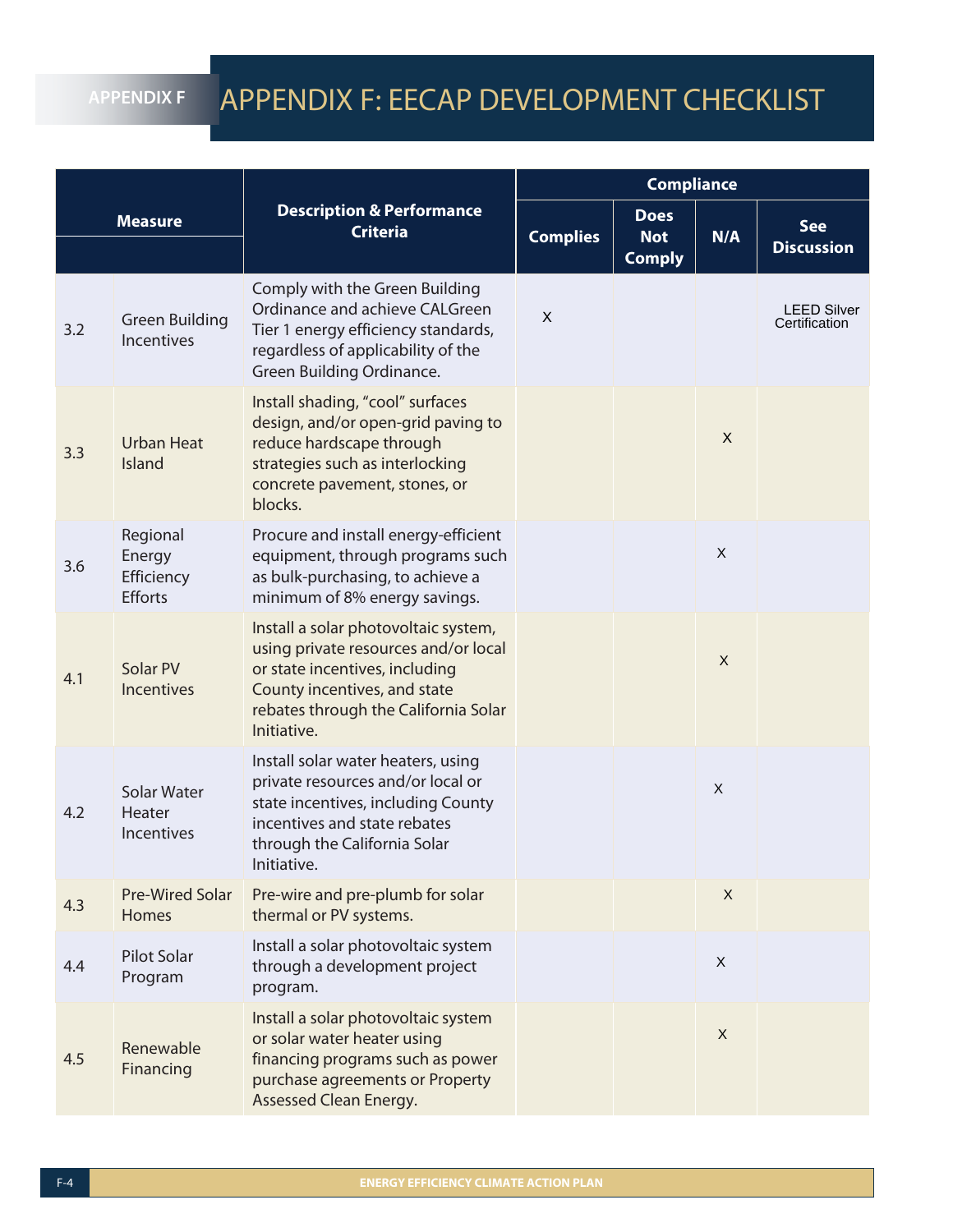## APPENDIX F: EECAP DEVELOPMENT CHECKLIST

**APPENDIX F**

| <b>Measure</b> |                                                  | <b>Description &amp; Performance</b><br><b>Criteria</b>                                                                                                                                                                                       | <b>Compliance</b> |                                            |              |                                 |
|----------------|--------------------------------------------------|-----------------------------------------------------------------------------------------------------------------------------------------------------------------------------------------------------------------------------------------------|-------------------|--------------------------------------------|--------------|---------------------------------|
|                |                                                  |                                                                                                                                                                                                                                               | <b>Complies</b>   | <b>Does</b><br><b>Not</b><br><b>Comply</b> | N/A          | <b>See</b><br><b>Discussion</b> |
| 4.7            | Incentivize<br><b>Wind Energy</b>                | Install small distributed generation<br>wind power systems on existing<br>development.                                                                                                                                                        |                   |                                            | X            |                                 |
| 4.9            | <b>Emissions</b><br><b>Offset</b><br>Programs    | Participate in an energy offset<br>program to purchase electricity<br>generated from renewable sources<br>off site.                                                                                                                           |                   |                                            | $\mathsf{X}$ |                                 |
| 5.1            | <b>General Plan</b><br>and Zoning<br>Updates     | Provide transit-oriented, mixed-use<br>developments.                                                                                                                                                                                          |                   |                                            | X            |                                 |
| 5.3            | Pedestrian<br>Design                             | Incorporate pedestrian design<br>elements to enhance walkability<br>and connectivity, while balancing<br>impacts on vehicle congestion.                                                                                                       |                   |                                            | X            |                                 |
| 6.1            | Neighborhood<br>Retail                           | Provide neighborhood retail, daily<br>service and commercial amenities<br>in residential communities.                                                                                                                                         |                   |                                            | $\mathsf{X}$ |                                 |
| 6.2            | <b>Traffic Calming</b><br>in New<br>Construction | Incorporate appropriate traffic-<br>calming features, such as marked<br>crosswalks, countdown signal<br>timers, planter strips with street<br>trees, and curb extensions.                                                                     |                   |                                            | $\mathsf{X}$ |                                 |
| 6.4            | <b>Expand Transit</b>                            | Enhance bus and safety shelter<br>amenities to support public transit<br>ridership.                                                                                                                                                           |                   |                                            | X            |                                 |
| 7.1            | Parking<br>Ordinance                             | Provide staggered parking<br>demand, reduced parking, or<br>parking based on demand levels<br>that is lower than required in the<br>code, if supported by parking study<br>findings or proximity to mixed-use<br>and public transit services. |                   |                                            | $\mathsf X$  |                                 |
| 7.3            | Unbundled<br>Parking                             | Price parking separately from<br>rentals or leases, using strategies<br>such as metered parking or parking<br>permits.                                                                                                                        |                   |                                            | $\times$     |                                 |